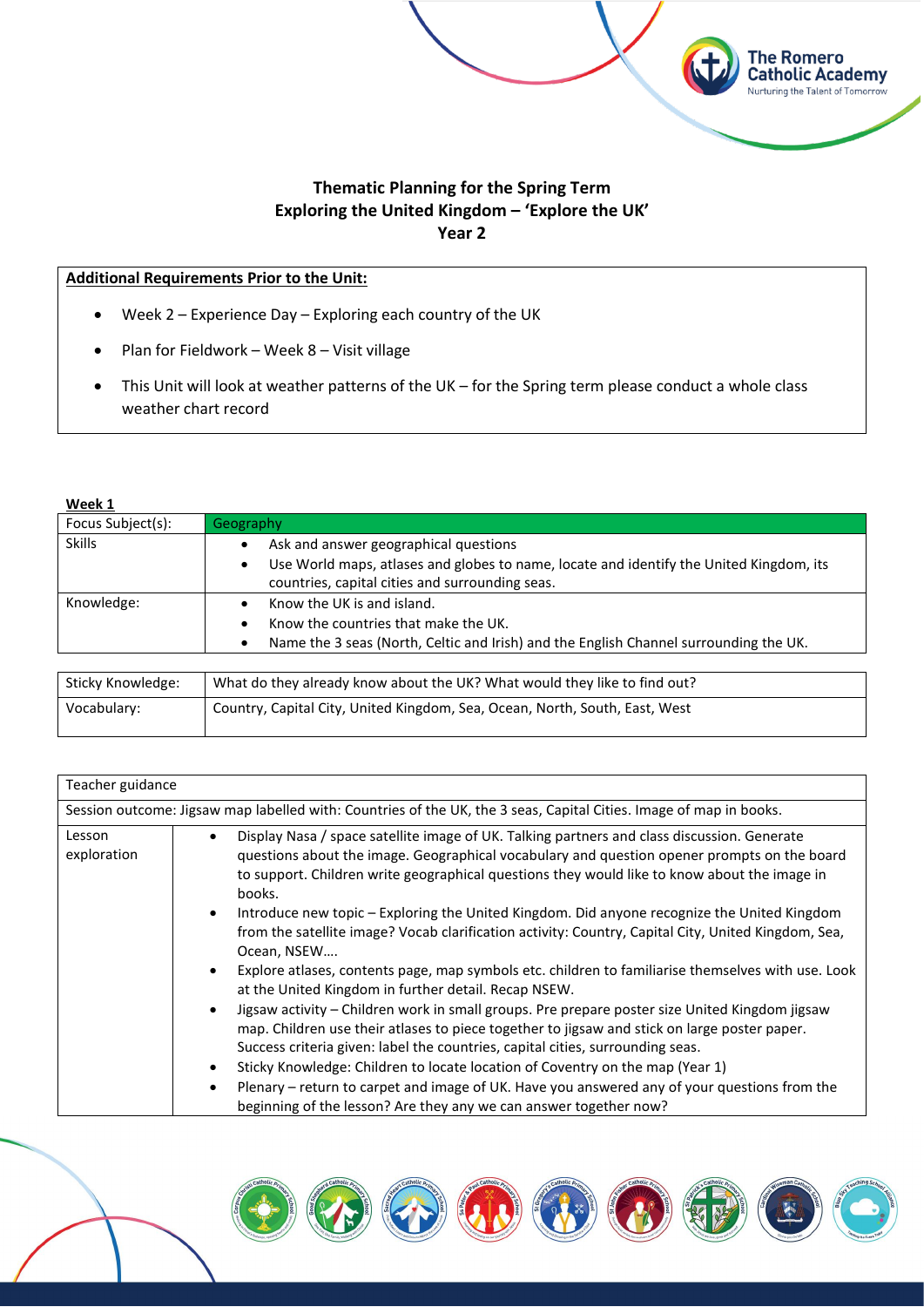| Focus Subject(s): | Geography                                                                                                                                                                                                                                                           |
|-------------------|---------------------------------------------------------------------------------------------------------------------------------------------------------------------------------------------------------------------------------------------------------------------|
| <b>Skills</b>     | Identify key human and physical features using aerial photographs of the four countries and<br>famous landmarks                                                                                                                                                     |
| Knowledge:        | Know the countries that make the UK.<br>Know the capital cities of each country in the UK.<br>٠<br>Know the main physical features of each country.<br>٠<br>Know the main human features of each country.<br>Name at least 2 famous landmarks from each UK country. |

**The Romero<br>Catholic Academy**<br>Nurturing the Talent of Tomorrow

(土

| Teacher guidance                                                                                                                                                                                                                                                                                                                                                                                                                                                                                                                                                                                                                                                                                                                                                                                                        |
|-------------------------------------------------------------------------------------------------------------------------------------------------------------------------------------------------------------------------------------------------------------------------------------------------------------------------------------------------------------------------------------------------------------------------------------------------------------------------------------------------------------------------------------------------------------------------------------------------------------------------------------------------------------------------------------------------------------------------------------------------------------------------------------------------------------------------|
| Session outcome: <i>*Topic Day / afternoon per country*</i> -learning about England, Ireland, Scotland, Wales.* - children record<br>facts they have learned about each country in a small booklet. Booklet could include question prompts which the children<br>have to investigate and answer throughout the day. Children round up learning by completing quiz about each country,                                                                                                                                                                                                                                                                                                                                                                                                                                   |
| Carousel activity day? Set up four areas in the classroom with props for the four countries in the<br>Lesson<br>exploration<br>UK e.g. food, irish dancing shoes, flag, books, images of famous landmarks, human and physical<br>features, mountains etc. Plan an activity day where children gather facts on the four countries and<br>their capital cities and human and physical features. Children could research on I pads, include map<br>work, taste foods from each country. If any children in school attend Irish dancing, they could perform.<br>Enjoy stories set in each country etc.<br>At the end of day, children to complete a quiz to test their knowledge on landmarks, human and<br>physical features, capital cities of each country.<br>Big Question: Which countries make up the United Kingdom? |

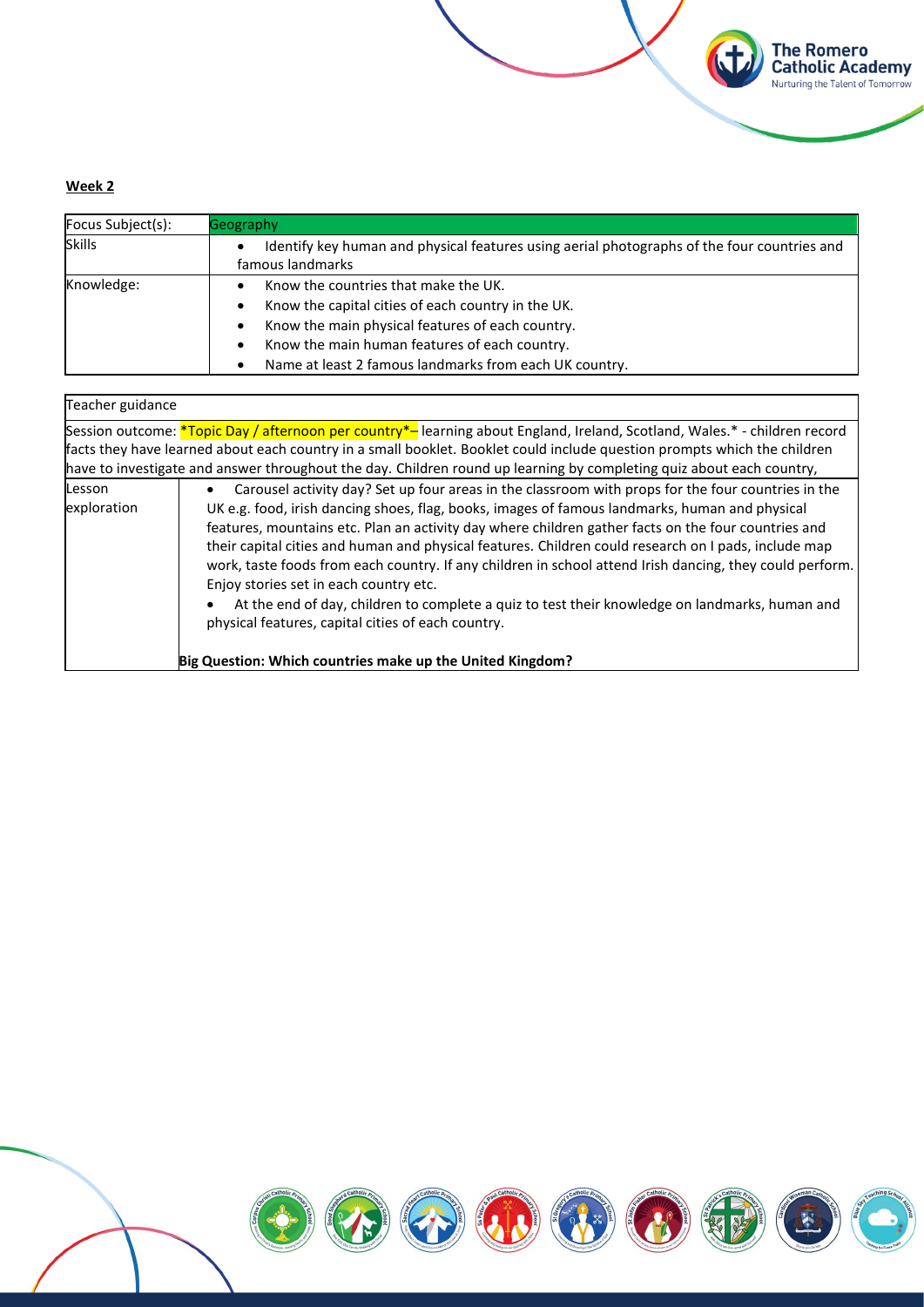| Focus Subject(s): | Geography                                                                                                             |
|-------------------|-----------------------------------------------------------------------------------------------------------------------|
| <b>Skills</b>     | Identify key human and physical features using aerial photographs of the four countries.<br>Identify famous landmarks |
| Knowledge:        | Name at least 2 famous landmarks from each UK country.                                                                |

**The Romero<br>Catholic Academy**<br>Nurturing the Talent of Tomorrow

**A** 

| Sticky Knowledge: | Recap on landmarks and knowledge from their topic day with a quick quiz. |
|-------------------|--------------------------------------------------------------------------|
| Vocabulary:       |                                                                          |

| Teacher guidance              |                                                                                                                                                                                                                                                                                                                                                                                   |
|-------------------------------|-----------------------------------------------------------------------------------------------------------------------------------------------------------------------------------------------------------------------------------------------------------------------------------------------------------------------------------------------------------------------------------|
| grid reference map of the UK. | Session outcome: LANDMARKS Children will sort the landmarks of the United Kingdom. Children will plot the landmarks on a                                                                                                                                                                                                                                                          |
|                               |                                                                                                                                                                                                                                                                                                                                                                                   |
| Lesson                        | Recap on landmarks and knowledge from their topic day with a quick quiz. Are there any<br>$\bullet$                                                                                                                                                                                                                                                                               |
| exploration                   | landmarks you have visited? https://twitter.com/CMoiraM/status/1202620126551511041?s=20                                                                                                                                                                                                                                                                                           |
|                               | Give children images of famous landmarks from the United Kingdom and information about them.<br>$\bullet$                                                                                                                                                                                                                                                                         |
|                               | Children match the landmark to the information. Children then work in pairs to use the                                                                                                                                                                                                                                                                                            |
|                               | information to sort the monuments and information into a table with 4 headings - one for each<br>country.                                                                                                                                                                                                                                                                         |
|                               | Introduce Grid references - use of grid references. Practice identifying and using grid references.<br>$\bullet$<br>Give children a blank map of the United Kingdom and instructions for which grid reference each of<br>the landmarks they sorted can be found in. Children work together to create symbols and a key<br>and plot the landmarks in the correct place on the map. |
|                               | Plenary quiz – identify the landmark, quick fire facts, which country is it from etc.?<br>$\bullet$                                                                                                                                                                                                                                                                               |
|                               | Big Question Lesson: Which human and physical features are unique to England, Scotland, Wales,<br><b>Northern Ireland?</b>                                                                                                                                                                                                                                                        |

## **Week 4/5**

| Focus Subject(s): | <b>Art</b>                                                            |
|-------------------|-----------------------------------------------------------------------|
| <b>Skills</b>     | Describe the work of a notable artist                                 |
|                   | Collect visual information e.g. collages.<br>٠                        |
|                   | Respond ideas and starting points.                                    |
|                   | Create artwork inspired by ideas from studied artists.<br>٠           |
|                   | Use clay to roll, cut, mould and carve to create a sculpture.<br>٠    |
|                   | Show pattern and texture using dots, lines and different thicknesses, |
|                   | Colour within the lines and in one direction.                         |
| Knowledge:        | Know some of the symbols attributed to countries of the UK            |

| Teacher guidance                                                |                                 |
|-----------------------------------------------------------------|---------------------------------|
| Session outcome: Sculpt Welsh Dragon (Lesson 4 in Art Sequence) |                                 |
| Lesson<br>exploration                                           | See Lesley Whelan Art Resources |

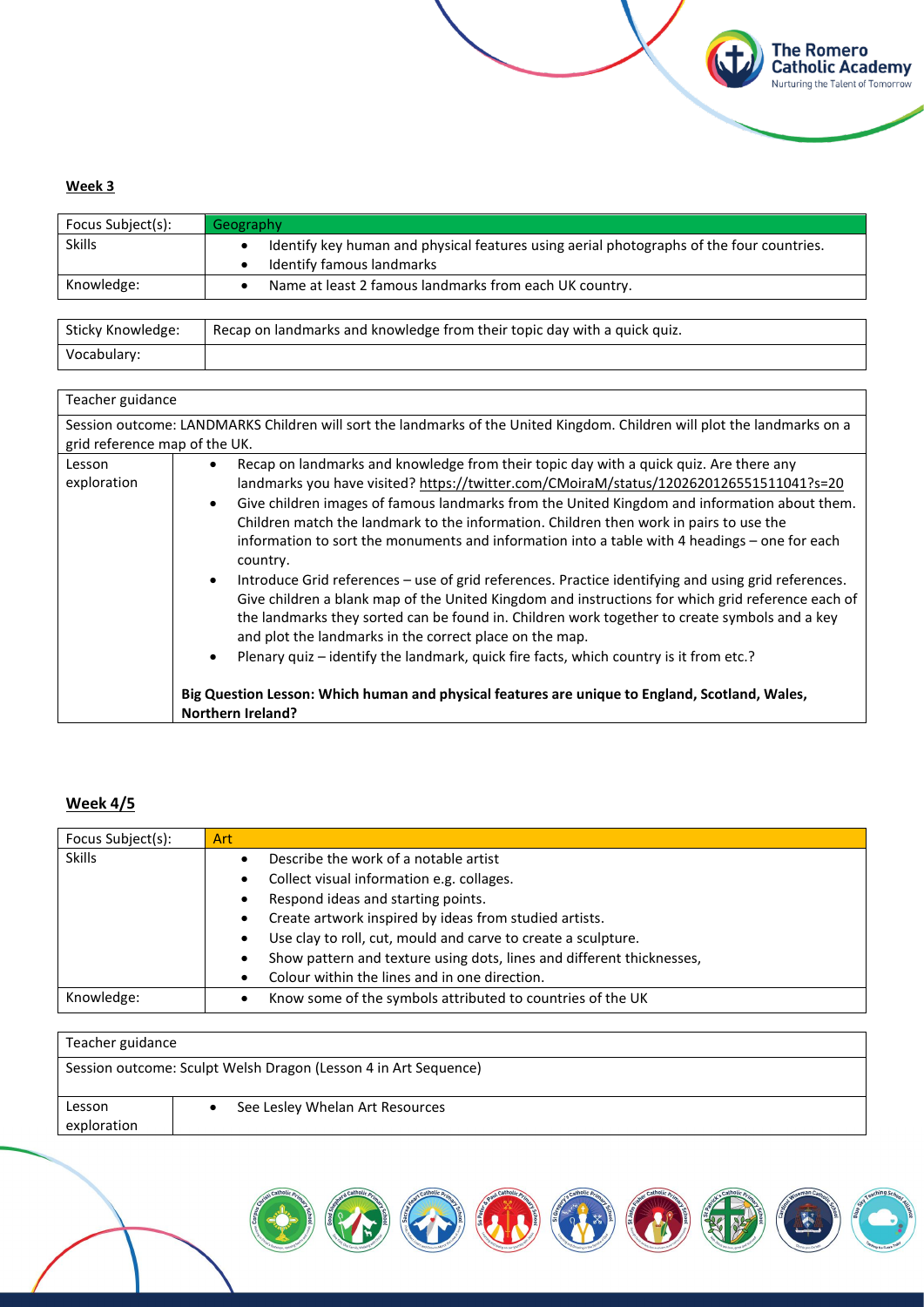

| Focus Subject(s):          | Geography                                                  |
|----------------------------|------------------------------------------------------------|
| <b>Skills</b>              | Identify seasonal weather patterns in the United Kingdom   |
| Knowledge:                 | Explore weather patterns in the UK according to the season |
|                            |                                                            |
| المعامدان بممالك بالمثلثات | Control Citizen of Conversion to LIV                       |

**The Romero<br>Catholic Academy**<br>Nurturing the Talent of Tomorrow

(中

| Sticky Knowledge: | Capital Cities of Countries in UK                                       |
|-------------------|-------------------------------------------------------------------------|
| Vocabulary:       | season, Autumn, Spring, Summer, Winter, climate, temperature, rainfall. |

| Teacher guidance                                                  |                                                                                                                                                                                                                                                                                                                                                                                                                                                                                                                                                                                            |
|-------------------------------------------------------------------|--------------------------------------------------------------------------------------------------------------------------------------------------------------------------------------------------------------------------------------------------------------------------------------------------------------------------------------------------------------------------------------------------------------------------------------------------------------------------------------------------------------------------------------------------------------------------------------------|
|                                                                   | Session outcome: Weather patterns - children investigate the question - Which country in the United Kingdom recorded the                                                                                                                                                                                                                                                                                                                                                                                                                                                                   |
|                                                                   | hottest temperature last year? Which recorded the coldest?                                                                                                                                                                                                                                                                                                                                                                                                                                                                                                                                 |
| Lesson<br>$\bullet$<br>exploration<br>$\bullet$<br>٠<br>$\bullet$ | Allow children time on the iPads using a weather app to investigate the weather in different<br>locations on that day – London, Edinburgh, Cardiff, Belfast. Discuss and compare the weather in<br>each capital city.<br>Give children simple information about average temperature at different times of year –<br>Spring, Summer, Autumn, Winter.<br>Children answer questions about the data.<br>Discuss and explore patterns found. (all countries colder in Winter, warmer in Summer).<br>Big Question: How is England similar and different to Scotland, Wales and Northern Ireland? |

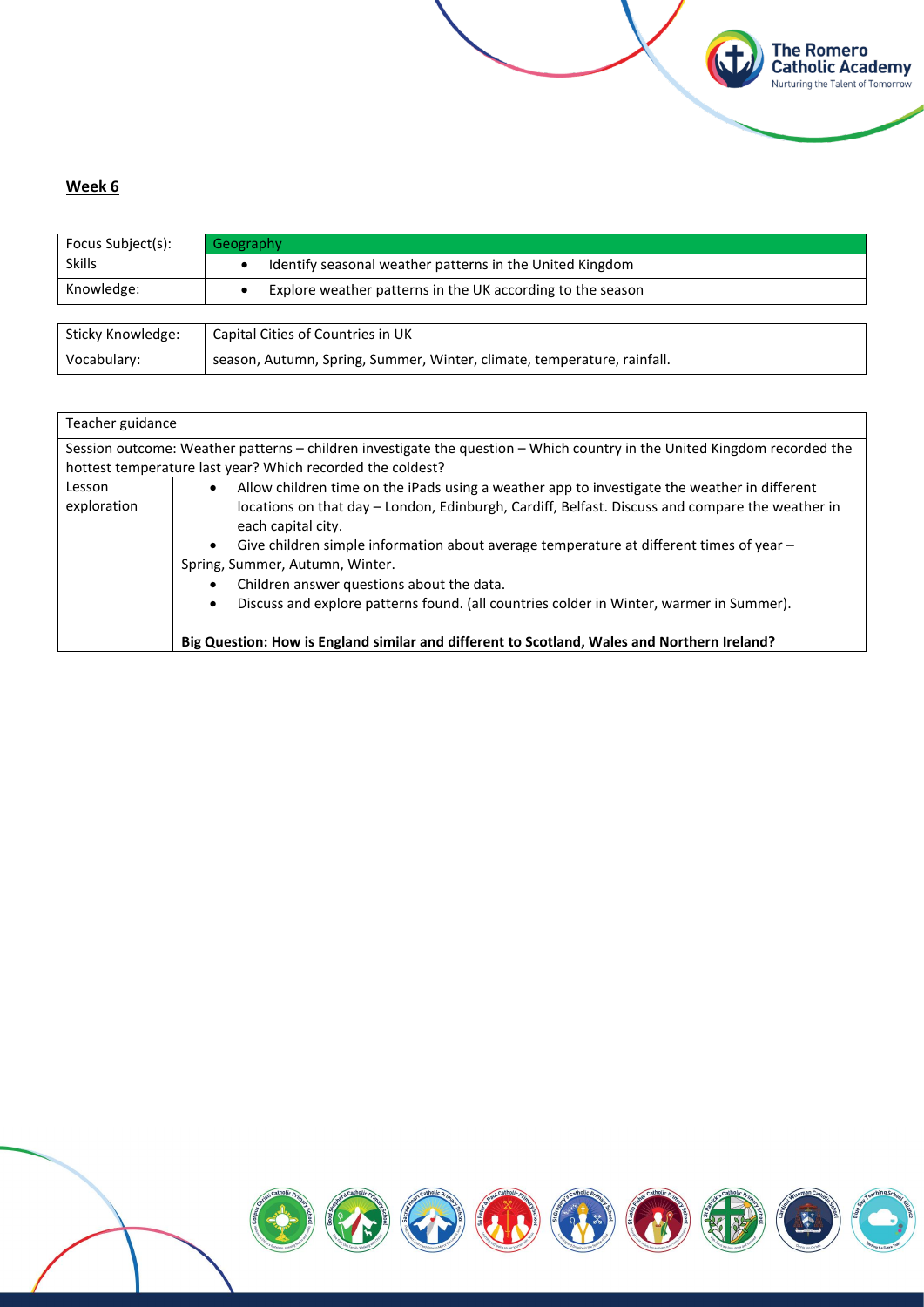| Focus Subject(s): | Geography                                                                             |
|-------------------|---------------------------------------------------------------------------------------|
| <b>Skills</b>     | Identify and describe the key features of cities, towns and villages.                 |
|                   | Identify the similarities and differences between urban and rural areas.<br>$\bullet$ |
| Knowledge:        | Know the difference between a city, town and village.<br>$\bullet$                    |
|                   | Know the difference and similarities between rural and urban.<br>$\bullet$            |
|                   |                                                                                       |
| Sticky Knowledge: | Match cities with countries                                                           |

**The Romero<br>Catholic Academy**<br>Nurturing the Talent of Tomorrow

Vocabulary: urban, rural. Village, town, city, human, physical, building, flats, cottage, retail park…

| Teacher guidance                                                                                                                                                                                                                                                                                                                                                                                                                                                                                                                                                                                                                                                                                                                                                                                                                                                                                                                                                                                                                                                                                                                            |
|---------------------------------------------------------------------------------------------------------------------------------------------------------------------------------------------------------------------------------------------------------------------------------------------------------------------------------------------------------------------------------------------------------------------------------------------------------------------------------------------------------------------------------------------------------------------------------------------------------------------------------------------------------------------------------------------------------------------------------------------------------------------------------------------------------------------------------------------------------------------------------------------------------------------------------------------------------------------------------------------------------------------------------------------------------------------------------------------------------------------------------------------|
| Session outcome: Children will articulate the definition of urban, rural, village, town city.                                                                                                                                                                                                                                                                                                                                                                                                                                                                                                                                                                                                                                                                                                                                                                                                                                                                                                                                                                                                                                               |
| *Writing opportunity: A Letter to a school pen pal living in a village. *                                                                                                                                                                                                                                                                                                                                                                                                                                                                                                                                                                                                                                                                                                                                                                                                                                                                                                                                                                                                                                                                   |
| Explore the make up of countries in the UK and how each of these countries then has cities,<br>villages etc<br>Give children aerial photographs of cities, towns and villages from across the UK. How could<br>we you sort them? In which ways could you sort them? What questions do you have about them?<br>Which do you think depicts a city? A town? A Village? Why?<br>Give children short extracts describing cities, towns and villages. Children work in pairs at their<br>tables to sort the extracts and the images into a table under the headings town, city, village.<br>Delve into a village in more detail - explore using google earth a village in the locality. What do<br>you think it would be like to live in a village? How could we find out?<br>Children write a letter to pen pal who attends a school in a village?<br>Possible villages to link with: Bidford on Avon, Claverdon, Stoneleigh, Henley in<br>Arden, Meriden. Paragraph 1 - children explain and describe the locality of where they live (sticky<br>knowledge from local area study in Y1). Paragraph 2 - children ask questions about living in a |
|                                                                                                                                                                                                                                                                                                                                                                                                                                                                                                                                                                                                                                                                                                                                                                                                                                                                                                                                                                                                                                                                                                                                             |

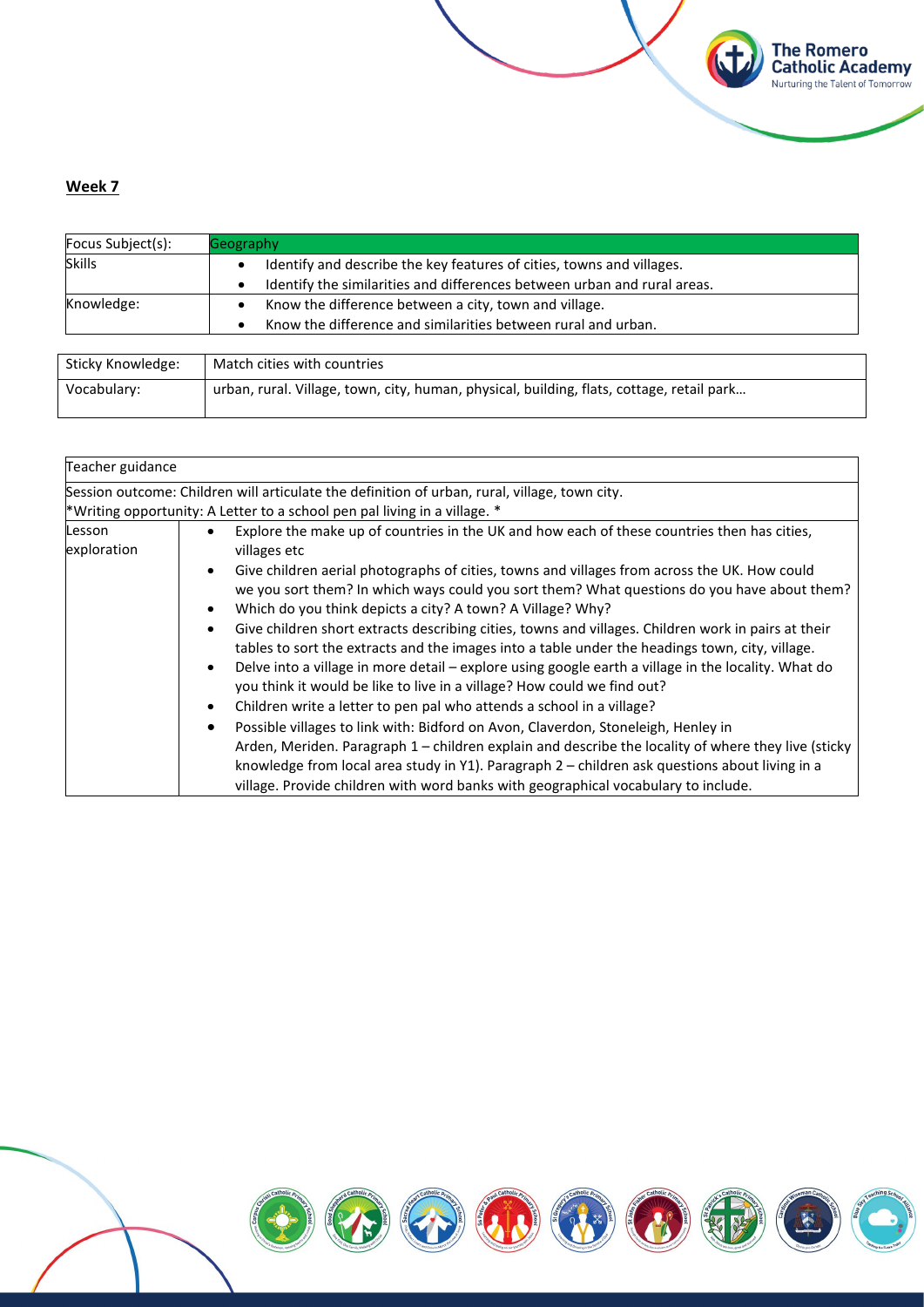| Focus Subject(s): | Geography                                                                |
|-------------------|--------------------------------------------------------------------------|
| <b>Skills</b>     | Asking and answering geographical questions.                             |
|                   | Identify and describe the key features of cities, towns and villages.    |
|                   | Identify the similarities and differences between urban and rural areas. |
| Knowledge:        | Know the difference between a city, town and village.                    |
|                   | Know the difference and similarities between rural and urban.            |
|                   |                                                                          |

**The Romero<br>Catholic Academy**<br>Nurturing the Talent of Tomorrow

**CH** 

| Sticky Knowledge: | True/False – what will they expect to see in a village? |
|-------------------|---------------------------------------------------------|
| Vocabulary:       |                                                         |

| Teacher guidance      |                                                                                                                                                                                                                                                                                                                                                                                                                                                                                                                                                                              |
|-----------------------|------------------------------------------------------------------------------------------------------------------------------------------------------------------------------------------------------------------------------------------------------------------------------------------------------------------------------------------------------------------------------------------------------------------------------------------------------------------------------------------------------------------------------------------------------------------------------|
|                       | Session outcome: Children will use fieldwork to explore a village: navigate using maps, identify human and physical features,<br>begin to make comparisons with locality of their school / Coventry                                                                                                                                                                                                                                                                                                                                                                          |
| Lesson<br>exploration | Prior to trip, explore maps of the village and locate it in relation to Coventry and School<br>٠<br>Remind children of their letters to pen pals - what do they want to find out? Children predict<br>٠<br>what the village will be like<br>During the trip children navigate through the village and locate human and physical features using<br>$\bullet$<br>their maps.<br>Children discuss and compare with Coventry / their locality / shops / traffic/ nature etc.<br>٠<br>Ideally, children could link with pen pal school and have lunch there / meet their pen pal. |

### **Week 9**

| Focus Subject(s): | Geography                                                                                                                                      |
|-------------------|------------------------------------------------------------------------------------------------------------------------------------------------|
| <b>Skills</b>     | Devise a simple map and use and construct basic symbols in a key including the four compass<br>points (N,S,E,W)<br>Use simple grid references. |
| Knowledge:        | Know the difference between a city, town and village.                                                                                          |

| Sticky Knowledge: | North, South, East, West directional game                    |
|-------------------|--------------------------------------------------------------|
| Vocabulary:       | North, South, East, West & any vocab associated with village |

| Teacher guidance |                                                                                                                                     |  |
|------------------|-------------------------------------------------------------------------------------------------------------------------------------|--|
|                  | Session outcome: Children to devise a map of the village they visited including 4 figure grid references and                        |  |
| Lesson           | Recap NSEW, Grid references                                                                                                         |  |
| exploration      | Create work in groups to devise large maps of the village they visited which include grid<br>references and the four compass points |  |
|                  | Children create symbols and a key                                                                                                   |  |
|                  | Eg. Create a symbol for Church and place in in (D, 4)                                                                               |  |
|                  | Challenge - children add additional human and physical features they explored.                                                      |  |